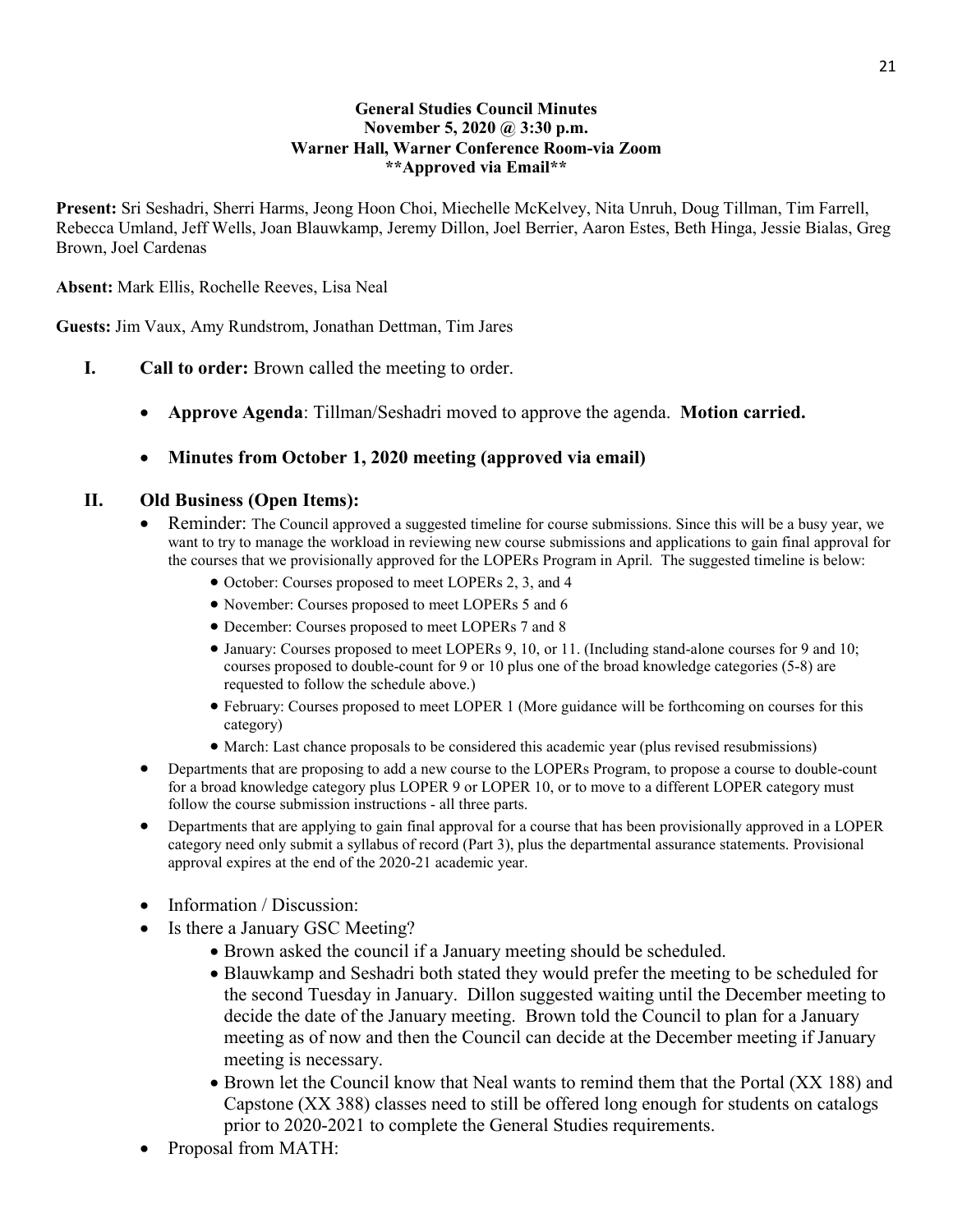- Brown stated this proposal is a continuation of an ongoing process since 2010. Students who have already taken a 200 or above level MATH course can count it towards the General Studies program.
- Blauwkamp stated that any student coming into UNK who takes MATH 115 or above and passes it will fulfill the Math Foundations requirement and the hours will count toward the General Studies program.
- Blauwkamp/Seshadri moved to approve the MATH proposal. **Yes-12/No-0 Motion Carried**
- Review of previously reviewed syllabi that were returned for revision
- Provisionally Approved for LOPER 4
	- PSY 250
		- Dillon/McKelvey moved to approve PSY 250 for inclusion in LOPER 4. **Yes-12/No-0 Motion Carried**
- Provisionally Approved for LOPER 6 & New Proposal for LOPER 10
	- FREN 200
	- FREN 201
	- GERM 200
	- GERM 201
	- $\bullet$  GERM 205
	- SPAN 200
	- $\bullet$  SPAN 201
	- SPAN 205
		- Tillman/Wells moved to approve FREN 200, FREN 201, GERM 200, GERM 201, GERM 205, SPAN 200, SPAN 201, and SPAN 205 for final approval for inclusion in LOPER 6 and approval to send to campus for inclusion in LOPER 10.
		- Berrier stated that SPAN 205 has the incorrect prerequisite listed in the syllabus. It should be listed as SPAN 201.
		- Tillman/Wells amended the motion to approve after the prerequisite error is fixed. **Yes-12/No-0 Motion Carried**
		- Brown asked Dettman to send a revised syllabus for SPAN 205.
- Course proposals (review for final approval):
- Provisionally Approved for LOPER 5
	- ART 100
	- ART 120
	- $\bullet$  MUS 100
	- THEA 120
		- Dillon/Blauwkamp moved to approve ART 100 and MUS 100 for inclusion in LOPER 5. **Yes-10/No-0 Motion Carried**
		- Dillon/Unruh moved approve ART 120 for inclusion in LOPER 5 pending the removal of the old General Studies program information from the Syllabus of Record. **Yes-12/No-0 Motion Carried**
		- Dillon/Blauwkamp moved to approve THEA 120 for inclusion in LOPER 5 pending a change in wording from 'Aesthetics Outcome' to 'LOPER 5 Outcome' in the Syllabus of Record. **Yes-12/No-0 Motion Carried**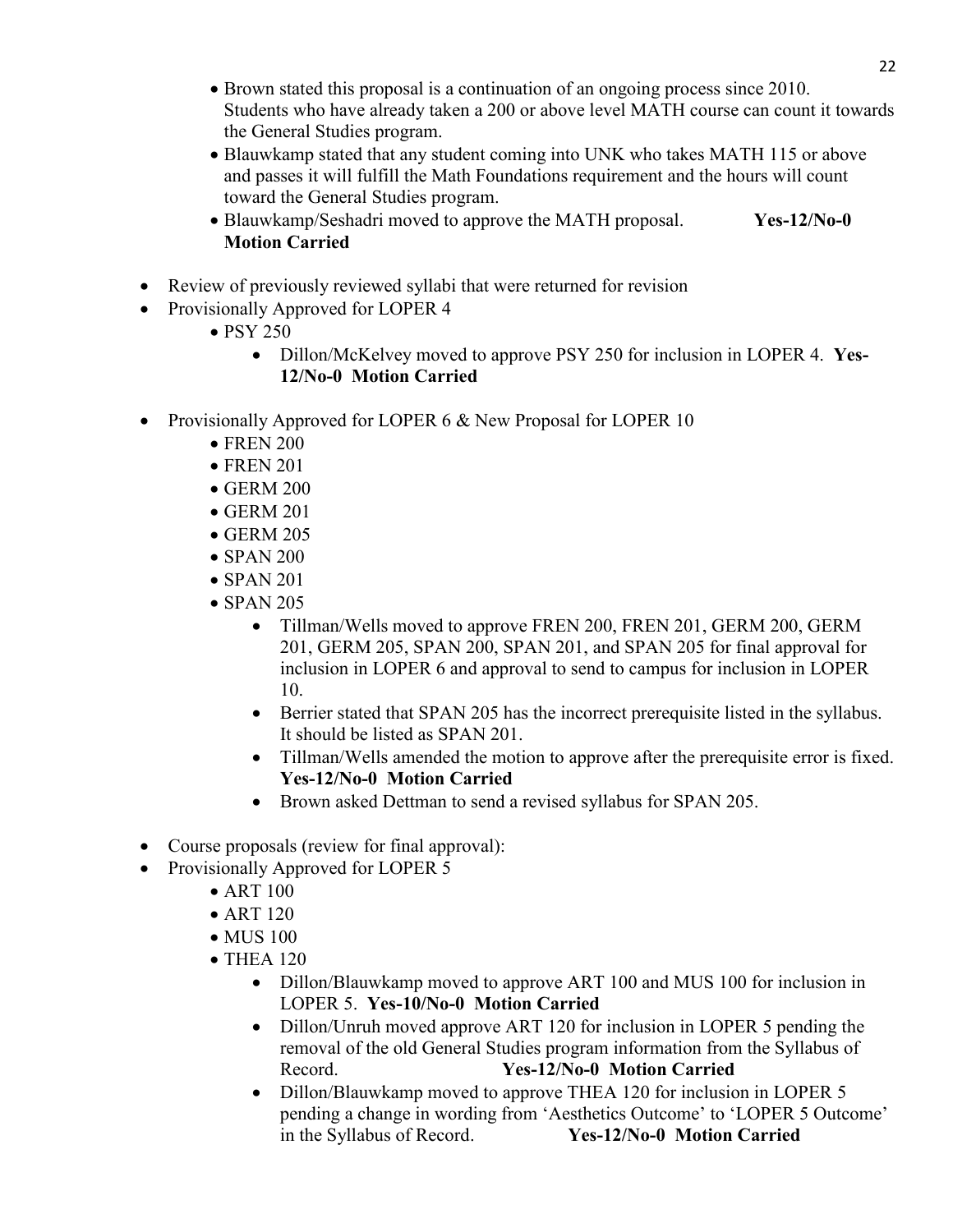- Provisionally Approved for LOPER 6
	- ENG 235H
	- ENG 240H
	- $\bullet$  ENG 250
	- ENG 251
	- ENG 254
	- ENG 280H
	- PHIL 100
	- $\bullet$  PHIL 120
	- PHIL 250
	- PHIL 251
	- PHIL 253
	- PHIL 254
		- Blauwkamp/Seshadri moved to approve ENG 235H, ENG 240H, ENG 250, and ENG 251 for inclusion in LOPER 6 pending the correction of the old purpose statements. ENG 254 and ENG 280H needed no correction and were moved to be approved.

## **Yes-12/No-0 Motion Carried**

- Blauwkamp moved to approve PHIL 100, PHIL 120, PHIL 250, PHIL 251, PHIL 253, and PHIL 254 for inclusion in LOPER 6 with corrected number for assurance, add credit hours, and catalog description, and LOPER's program purpose statement.
	- Seshadri stated the same syllabus was used for PHIL 253 and PHIL 254. Blauwkamp stated PHIL 253 is Modern Philosophy and PHIL 254 is Contemporary Philosophy and the syllabus needs to be corrected to PHIL 254.
- Blauwkamp/Seshadri moved to approve the amended motion to include the revision in the PHIL 254 syllabus to show the corrected course number. **Yes-12/No-0 Motion Carried**
- $\bullet$  HIST 110
- HIST 112 (Provisionally Approved for LOPER 6 & New Proposal for LOPER 10)
- HIST 210
- HIST 211
- HIST 212 (Provisionally Approved for LOPER 6 & New Proposal for LOPER 10)
- HIST 250
- HIST 251
	- Blauwkamp stated only HIST 112 and HIST 212 have the departmental assurance statement and the other HIST courses do not have the departmental assurance statement. Wells stated the departmental assurance statements were included in a separate document to Brown. Brown checked his email and did find the departmental assurance statements and stated that he failed to upload the documents.
	- Tillman stated he could not find a checklist for HIST 110, HIST 210, HIST 250, and HIST 251. Blauwkamp stated the only courses that need a checklist are the ones applying for new approval not the courses that were provisionally approved.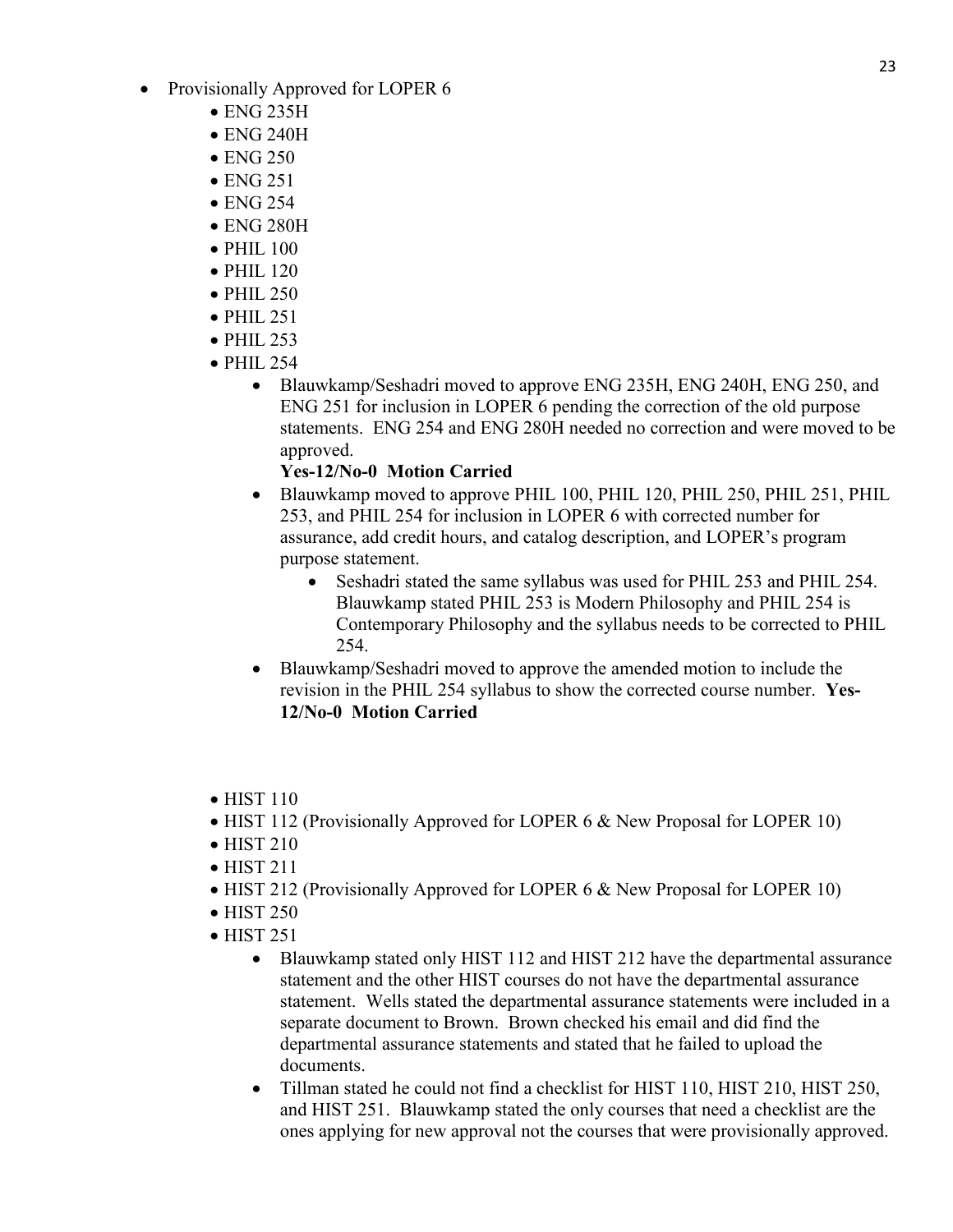- Blauwkamp moved to approve HIST 110, HIST 112, HIST 210, HIST 211, HIST 212, HIST 250, HIST 251 for inclusion in LOPER 6 and approval for HIST 112 and HIST 212 to send to campus, pending the addition of the Diversity & Inclusion Policy statement to the syllabus for HIST 210.
	- Berrier stated HIST 250 did not have an explanation of learning outcomes. Blauwkamp read the explanation of learning outcomes.
- Motion seconded by Berrier **Yes-12/No-0 Motion Carried**
- Provisionally Approved for LOPER 7
	- GEOG 104 (Provisionally Approved for LOPER 7 & New Proposal for LOPER 10)
	- GEOG 106(Provisionally Approved for LOPER 7 & New Proposal for LOPER 10)
	- GEOG 206 (Provisionally Approved for LOPER 7 & New Proposal for LOPER 10)
	- CJUS 375
	- CJUS 380 SOR.docx (Provisionally Approved for LOPER 7 & New Proposal for LOPER 10)
		- Dillon/Blauwkamp moved to approve GEOG 104, GEOG 206, and CJUS 375 for inclusion in LOPER 7. **Yes-12/No-0 Motion Carried**
		- Dillon/Blauwkamp moved to approve GEOG 106 for inclusion in LOPER 7 pending the addition of class meeting dates and times in the Syllabus of Record. **Yes-12/No-0 Motion Carried**
		- Dillon/Blauwkamp moved to approve GEOG 104 and GEOG 206 for inclusion in Loper 10. **Yes-12/No-0 Motion Carried**
		- Dillon moved to approve GEOG 106 for inclusion in LOPER 10 pending the revision of the syllabus to state how learning outcomes will be met.
			- Blauwkamp asked if the syllabus should be revised and resubmitted like the modern language courses from the last meeting. Dillon stated he thinks it should be approved. Blauwkamp stated her preference is for the syllabus to be revised and resubmitted. Unruh stated she could not determine based on how the syllabus was presented which outcomes were with LOPER 7 and which were with LOEPR 10. Dillon agreed with Unruh. Dillon withdrew his motion.
		- Dillon/Unruh moved to have GEOG 106 revise and resubmit the syllabus of record to more clearly demonstrate how the class will meet both LOPER 7 and LOPER10. **Yes-12/No-0 Motion Carried**
		- Blauwkamp stated CJUS 380 is not provisionally approved for LOPER 7. Brown stated the UNK website shows CJUS 380 is provisionally approved for LOPER 7. Blauwkamp stated the application is only for LOPER 10. She also asked the Council to discuss and vote on the course when they get to the LOPER 10 section of the agenda. The Council agreed. Brown asked the Council if he could check with the Criminal Justice Department to see if they want to be approved for LOPER 7. The Council agreed.
- Provisionally Approved for LOPER 8
	- GEOG 101
	- GEOG 102
	- GEOG 209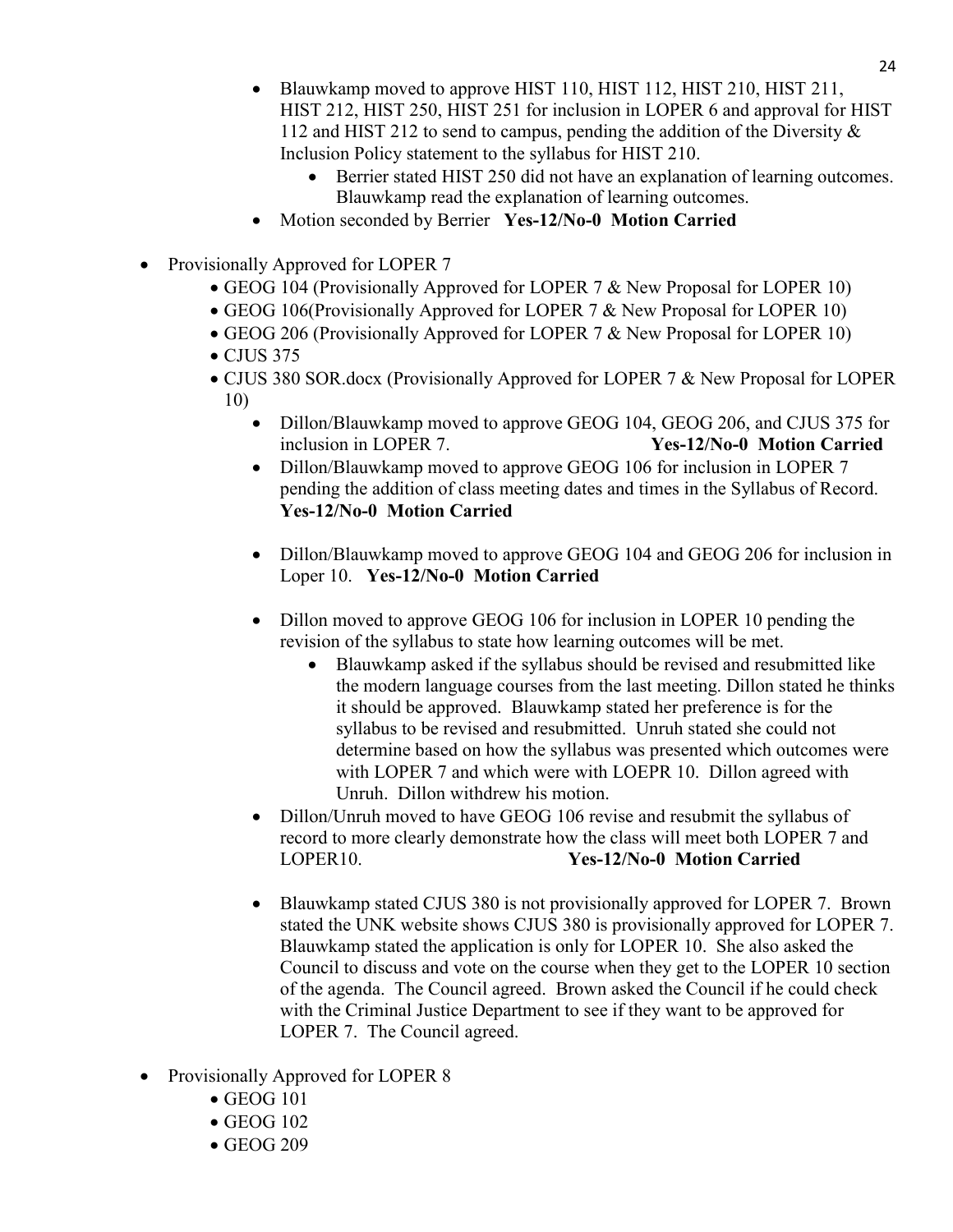- $\bullet$  Chem 101
- $\bullet$  Chem 145
- Chem  $150$
- Chem 160, Chem 160L
- Chem 161, Chem 161L
- PHYS 100
- PHYS 131H
- PHYS 155
- PHYS 201
- PHYS 203 (Please note: PHYS 203 was not granted provisional approval in the April 30, 2020 GSC meeting, but this seems to have been inadvertent on the part of GSC. This is probably because PHYS 203 was newly granted GS approval in November 2019 and was not in the catalog or other papers being used by GSC in April 2020. The meeting notes do not indicate that PHYS 203 was NOT given provisional approval, as occurred with other courses that were not granted provisional approval)
- PHYS 205, PHYS 205L
- PHYS 209
- PHYS 210
- PHYS 275
	- Dillon/Berrier moved to approve GEOG 101, CHEM 101, CHEM 145, CHEM 150, CHEM 160, CHEM 160L, CHEM 161, and CHEM 161L for inclusion in LOPER 8. **Yes-12/No-0 Motion Carried**
	- Dillon/Berrier moved to approve GEOG 102 and GEOG 209 for inclusion in LOPER 8 pending inclusion of the General Studies program statement in the Syllabus of Record. **Yes-12/No-0 Motion Carried**
	- Berrier/Wells moved to approve PHYS 100, PHYS 131H, PHYS 155, PHYS 155L, PHYS 201, PHYS 205, PHYS 205L, PHYS 209, PHYS 210, and PHYS 275, PHYS 275L for inclusion in LOPER 8. **Yes-12/No-0 Motion Carried**
	- Dillon/Wells moved to retroactively provisionally approve PHYS 203 for inclusion in LOPER 8. **Yes-12/No-0 Motion Carried**
		- Blauwkamp stated PHYS 203 was accidentally left of the list of provisionally approved courses. Brown asked if the Council should give final approval for PHYS 203.
		- Berrier/McKelvey moved to give final approve to PHYS 203 for inclusion in LOPER 8. **Yes-12/No-0 Motion Carried**
- Provisionally Approved for LOPER 9
	- GEOG 323
	- HIST 176 (Provisionally Approved for LOPER 9 & new proposal for LOPER 6).
		- Dillon/Berrier moved to approve HIST 176 for inclusion in LOPER 9. **Yes-12/No-0 Motion Carried**
		- Dillon/Blauwkamp moved to approve GEOG 323 for inclusion in LOPER 9 pending the inclusion of the required textbook in the Syllabus of Record. **Yes-12/No-0 Motion Carried**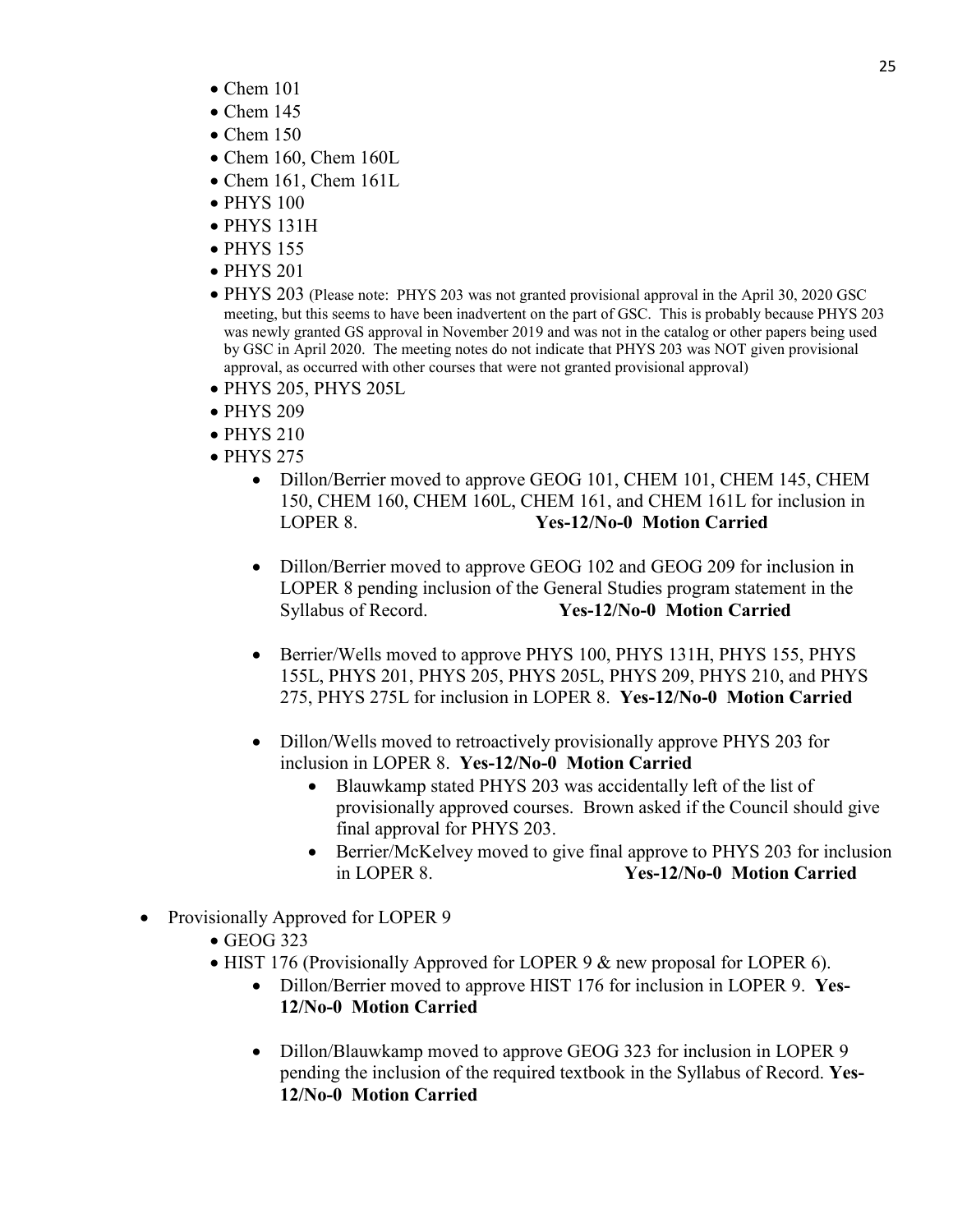- Blauwkamp/Unruh moved to approve HIST 176 to go to campus for inclusion in LOPER 6. **Yes-11/No-0 Motion Carried**
- Provisionally Approved for LOPER 10
	- ETHS 101
	- WSTD 220
	- INTS 200
		- Blauwkamp/Umland moved to have ETHS 101 and WSTD 220 revise & resubmit the syllabus to correct the old purpose statement and explain how the course meets the learning outcomes. **Yes-10/No-0 Motion Carried**
		- Blauwkamp/Seshadri moved to approve INTS 200 for inclusion in LOPER 10.
			- McKelvey stated she did not see a catalog description or the link to the integrity policy. Wells stated the catalog description was in the first paragraph and Seshadri stated the link to integrity policy was on page two.
			- **Yes-10/No-0 Motion Carried**

## **III.** New Business:

- Course proposals (new):
- New Course Proposals carried over from October
- LOPER 3
	- ITEC 290
		- Seshadri/Hoon Choi moved to approve ITEC 290 for inclusion in LOPER 3.
			- Blauwkamp stated she is concerned if ITEC 290 is approved for LOPER 3 then any department that has students' complete presentations could have a LOPER 3 course. McKelvey stated the syllabus clearly describes how the course will meet the LOPER 3 learning objectives. Seshadri stated the faculty has the expertise to teach the learning objectives for LOPER 3 and feels ITEC 290 meets the requirements. Brown asked Vaux for his opinion. Vaux stated he has been teaching the course for ten years. He stated students across campus take the course and the syllabus explains how it will meet the LOPER 3 requirements. Dillon asked if the course is about oral communication or information technology. Vaux stated the course teaches communication by the means of doing so through technology.
			- **Yes-10/No-1 Motion Carried**
- Brown asked if there needed to a discussion on who is qualified to teach certain General Studies courses. Wells stated the discussion should be tabled to a future meeting as it would be a longer discussion. Dillon stated there are courses that could be an issue. Unruh/Berrier moved to continue with the agenda. **Yes-7/No-1 Motion Carried (only 8 council members voted)**
- LOPER 4
	- MATH 115
		- Blauwkamp/Berrier moved to send MATH 115 to campus for inclusion Loper 4.
			- McKelvey stated there was not a COVID statement. Blauwkamp stated the COVID statement is not required at this time.
			- **Yes-11/No-0 Motion Carried**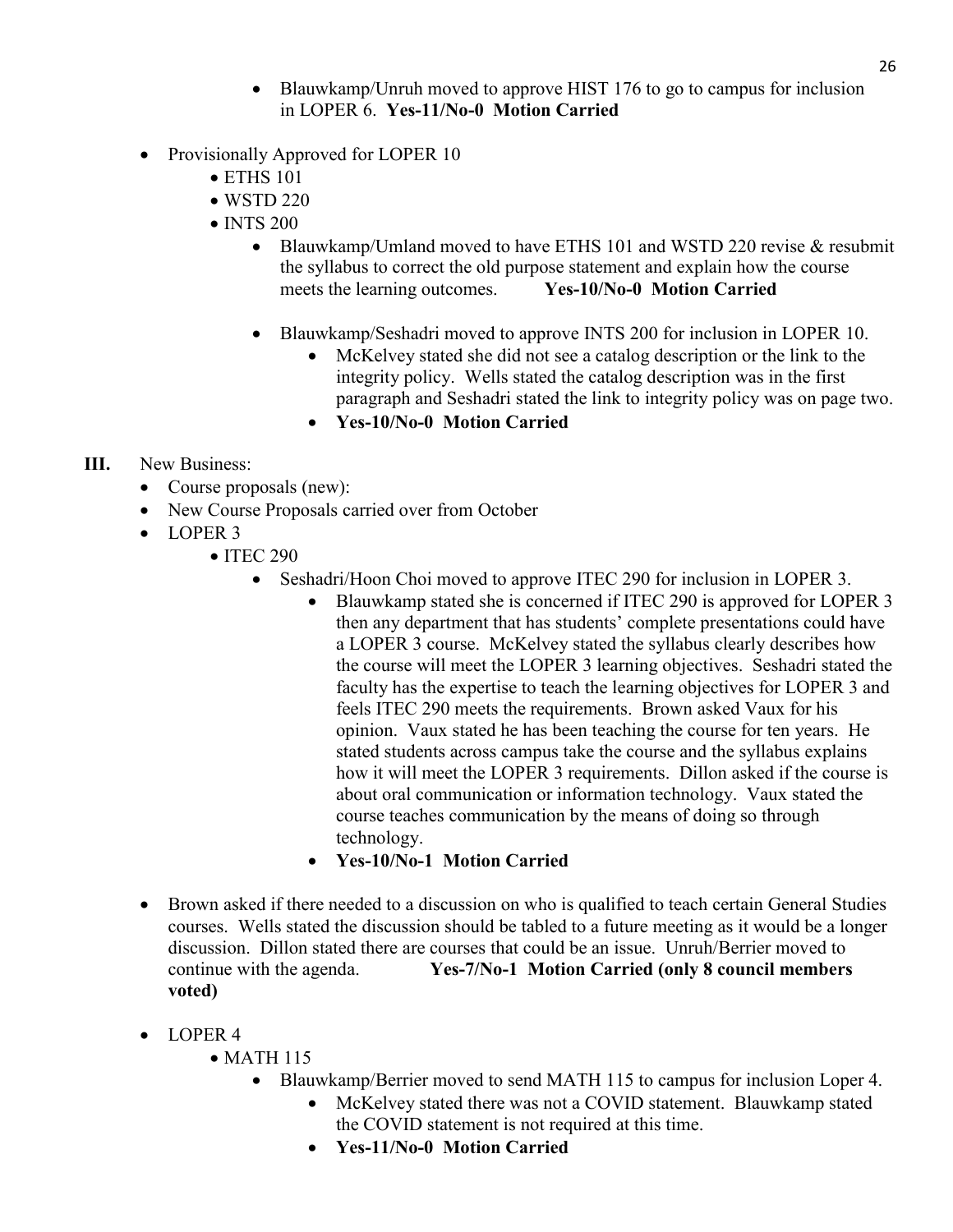- LOPER  $7 < 10$ 
	- CJUS 370 & 380
		- Blauwkamp/Seshadri moved to approve CJUS 380 and CJUS 370 for inclusion in LOPER 10. **Yes-12/No-0 Motion Carried**
	- FAMS 151
	- FAMS 351
		- Blauwkamp asked the Council if FAMS 151 and FAMS 351 could be discussed and voted on at the end of the agenda. The Council agreed.
- LOPER 10
	- MGT 230
		- Blauwkamp/Seshadri moved to send MGT 230 to campus for inclusion Loper 10. **Yes-11/No-0 Motion Carried**
	- TE 100
		- Blauwkamp stated the syllabus explained how the course would meet the learning outcomes, but the catalog stated TE 100 is for Teacher Education majors. She stated General Studies courses should be for any student and is not sure if this is a good place for the course. Unruh stated she thinks it should be a General Studies course as she has students take the course if they are wanting to be a teacher. Wells stated the course may be a better fit in LOPER 1 but it does meet the learning outcomes for LOPER 10. Blauwkamp stated it should be in the Teacher Education major requirements not the General Studies program. McKelvey stated TE 100 has been in the General Studies program for many years and it demonstrated that it is meeting the learning objectives in the syllabus. Harms stated no matter what field students go into they need to learn how to be teachers/mentors. She asked if the catalog description were changed then it does fit into LOPER 10. Brown stated the Council cannot make the decision to change a catalog description.
		- Seshadri/McKelvey moved to approve TE 100 for inclusion in LOPER 10. **Yes-8/No-2 Motion Carried**
- New Course Proposals for November 2020
- LOPER 6 & LOPER 10
	- **HIST 111** 
		- Blauwkamp/Berrier moved to send HIST 111 to campus for inclusion in LOPER 6 and LOPER 10. **Yes-11/No-0 Motion Carried**
- LOPER 9
	- SOWK 170
- LOPER 10
	- $\bullet$  SOWK 420
		- Blauwkamp/McKelvey moved to approve SOWK 170 for inclusion in LOPER 9 and approval to send SOWK 420 to campus for inclusion in LOPER 10.
			- Seshadri stated that SOWK 420 did not have a departmental assurance statement. Blauwkamp stated that the syllabus did have a departmental assurance statement.